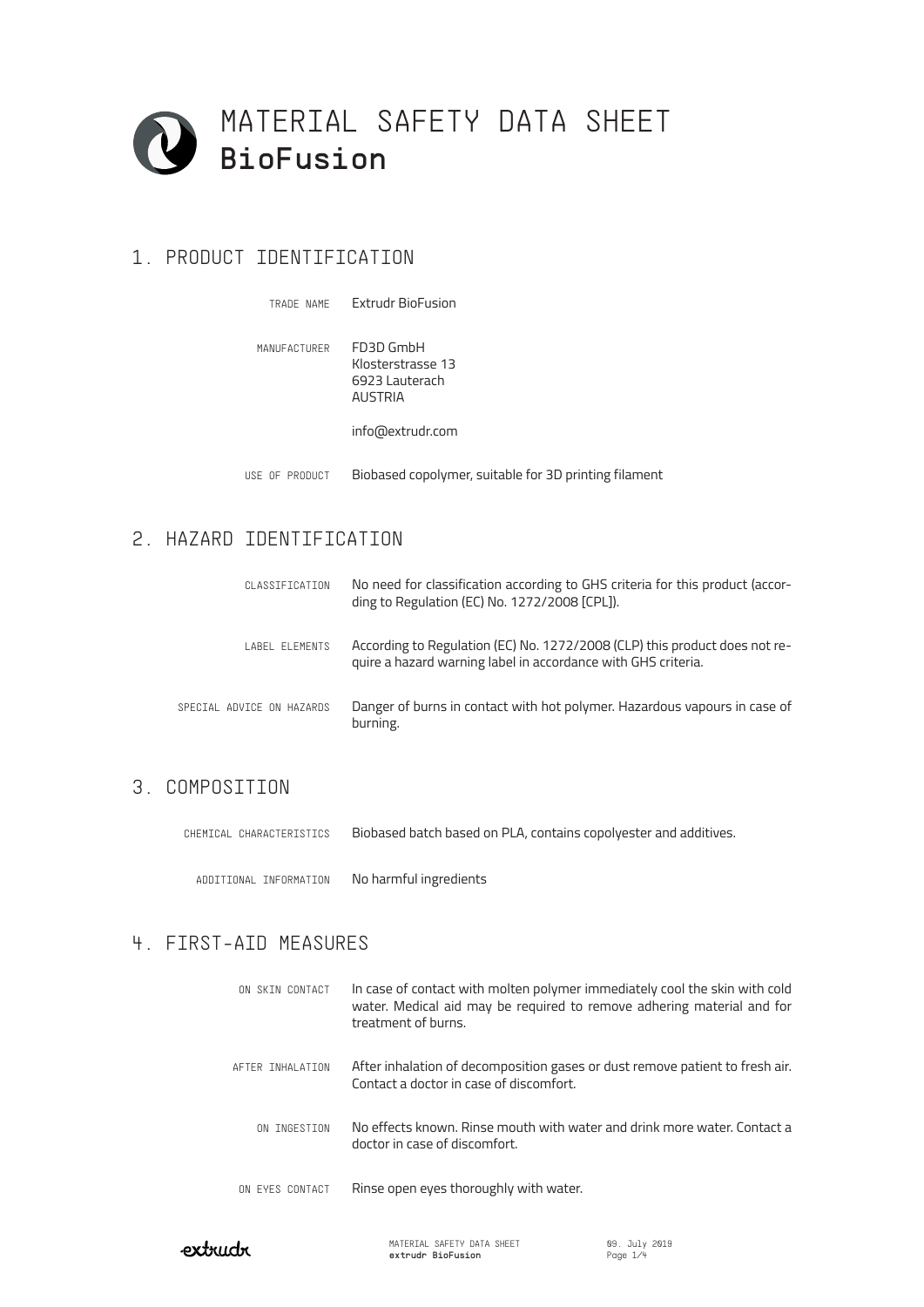# 5. FIRE-FIGHT MEASURES

| FIRE EXTINGUISHING MEDIA     | Water, dry chemical extinguisher, foam, carbon dioxide.                                                                          |
|------------------------------|----------------------------------------------------------------------------------------------------------------------------------|
| SPECIAL EXPOSURE HAZARDS     | During incomplete combustion release of carbon monoxide, tetrahydrofura-<br>ne, acetic acid and decomposition products possible. |
| SPECIAL PROTECTIVE EQUIPMENT | Self-contained breathing apparatus.                                                                                              |
| REMARK                       | Accumulations of dust can be inflammable.                                                                                        |

# 6. ACCIDENTIAL RELEASE MEASURES

| PERSONAL PRECAUTIONS | Use suitable protective clothing. Avoid eye contact and inhalation of dusts.<br>Keep ignition sources away.       |
|----------------------|-------------------------------------------------------------------------------------------------------------------|
| METHODS FOR CLEANING | Sweep up material and place in a container, risk of slipping. Avoid ingress of<br>material into drainage systems. |

# 7. HANDLING AND STORAGE

| HANDLING | Avoid contact with molten polymer. Avoid generation of dust and electros-<br>tatic charge.                                     |
|----------|--------------------------------------------------------------------------------------------------------------------------------|
| STORAGE  | Protect against moisture and UV radiation. Store cool and keep packaging<br>closed when not in use. Avoid sources of ignition. |

# 8. PERSONAL PROTECTION

| TECHNICAL SAFETY MEASURES | With suitable ventilation the threshold limits assumably will not be reached.<br>Avoid electrostatic charge by use of grounding cables.                                  |
|---------------------------|--------------------------------------------------------------------------------------------------------------------------------------------------------------------------|
| PERSONAL SAFETY EQUIPMENT | Use adequate safety equipment, e.g. protective clothing, eye protection<br>glasses, heat protection gloves. In case of dust formation wear mask with<br>particle filter. |
| WORK HYGIENE              | No eating or drinking during working. Avoid contact of hotmaterial with the<br>skin. Avoid breathing dust and vapours.                                                   |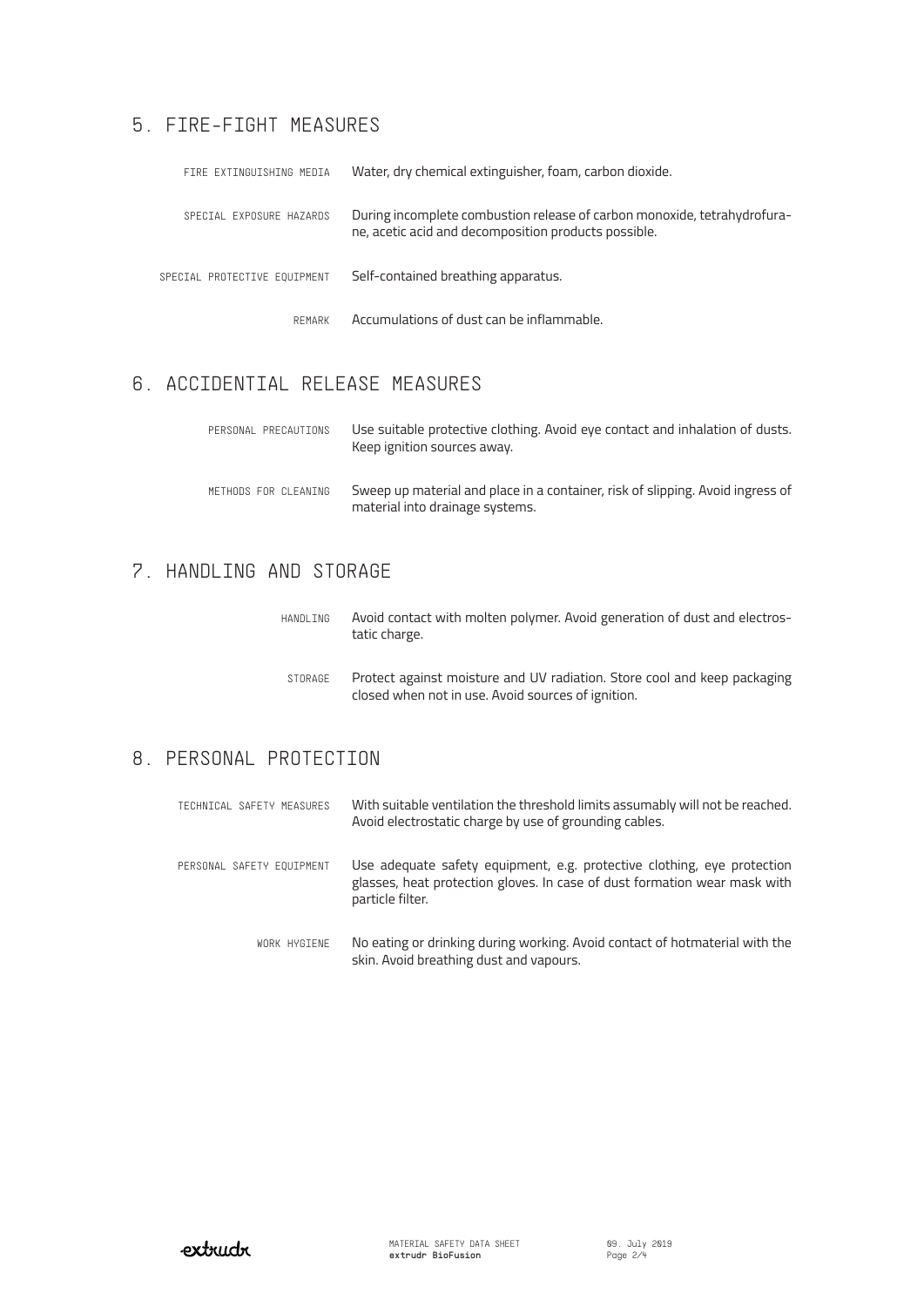#### 9. PHISICAL AND CHEMICAL PROPERTIES

| FORM                 | Filament                      |
|----------------------|-------------------------------|
| COLOR                | colored                       |
| MELTING RANGE        | 190-230°C                     |
| OXIDISING PROPERTIES | not self igniting / flammable |
| DENSITY              | $1.25$ g/cm <sup>3</sup>      |
|                      |                               |

# 10. STABILITY AND REACTIVITY

| STABILITY                        | The product is stable at recommended storage contidions.                                                      |
|----------------------------------|---------------------------------------------------------------------------------------------------------------|
| SUBSTANCES TO BE AVOIDED         | Strong oxidizing agents.                                                                                      |
| HAZARDOUS DECOMPOSITION PRODUCTS | Carbon monoxide, carbon dioxide, aldehydes, acetic acid, tetrahydrofurane,<br>low molecular weight oligomers. |

## 11. TOXICOLOGICAL INFORMATION

| LOCAL IRRITATION | Dust can cause irritation of eyes, respiratory organs and skin. After ingestion<br>stomach pain or nausea are possible.                           |
|------------------|---------------------------------------------------------------------------------------------------------------------------------------------------|
| OTHER REMARKS    | Based on our state of knowledge and experience no injurious health effects<br>are expected if product is properly handled for the designated use. |

## 12. ECOLOGICAL INFORMATION

No negative ecological effects known at the present state of knowledge, test results are not available. Due to insolubility in water most probably not hazardous to aquatic organisms. ECOTOXICAL EFFECTS

#### 13. DISPOSAL CONSIDERATIONS

Generation of waste should be minimised, check possibility for recycling. Waste product can be incinerated or dumped together with domestic waste in compliance with local authority requirements. **PRODUCT**